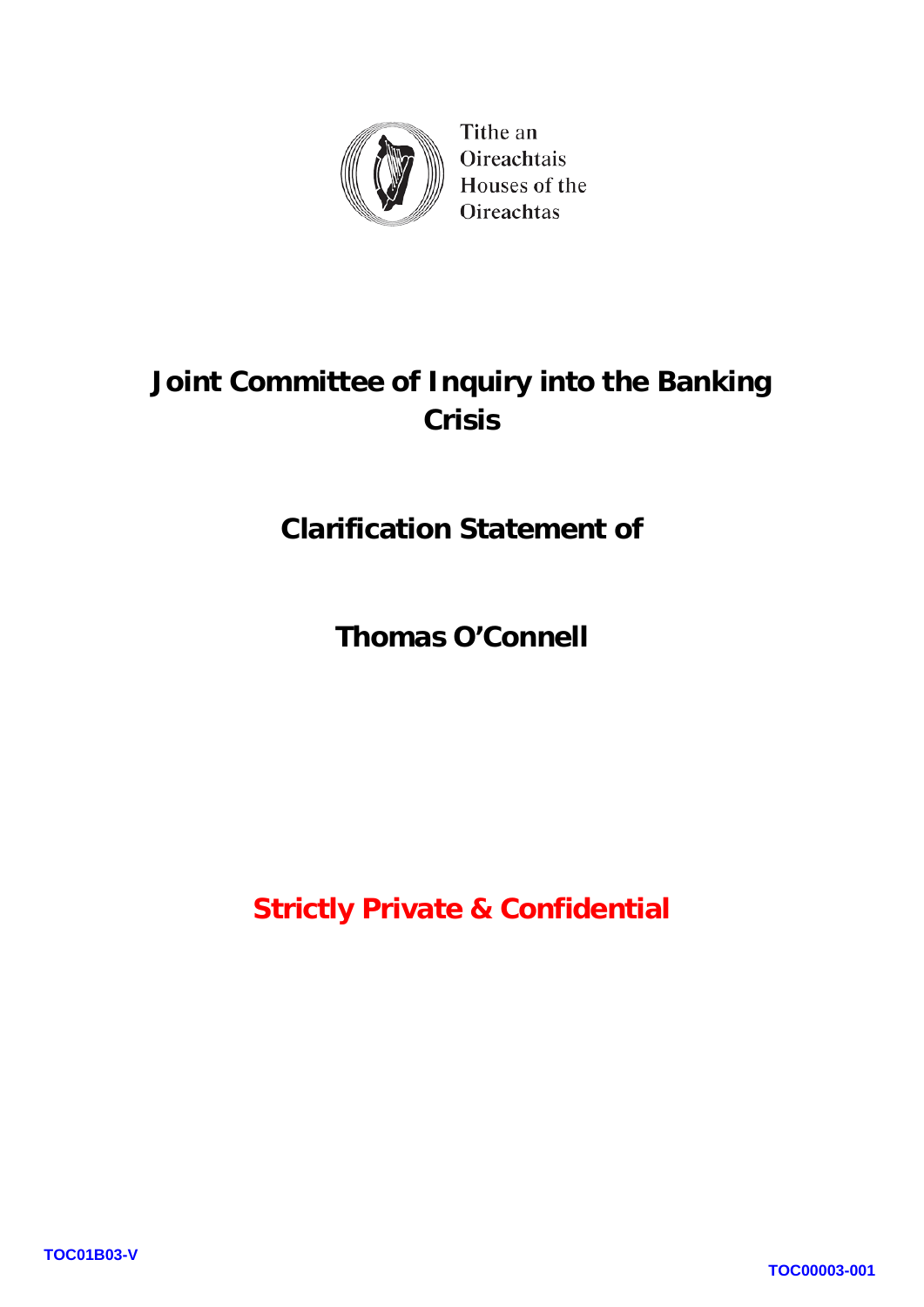As indicated on its cover page, the document(s) contained within are confidential unless and until the Joint Committee decides otherwise including where the Joint Committee publishes such document(s). For the avoidance of doubt, "documents" include witness statements in this context. Further to section 37 of the Houses of the Oireachtas (Inquiries, Privileges and Procedures) Act 2013 ("the Act"), while the documents remain confidential, you must not disclose the document(s) or divulge in any way that you have been given the document(s), other than:

"(a) with the prior consent in writing of the committee,

(b) to the extent necessary for the purposes of an application to the Court, or in any proceedings of the Part 2 inquiry, or

(c) to his or her legal practitioner. $1$ <sup>1</sup>

Serious sanctions apply for breach of this section. In particular, your attention is drawn to section 41(4) of the Act, which makes breach of section 37(1) a criminal offence.

**.** 

<span id="page-1-0"></span><sup>1</sup> *See s.37 of the Houses of the Oireachtas (Inquiries, Privileges and Procedures) Act 2013*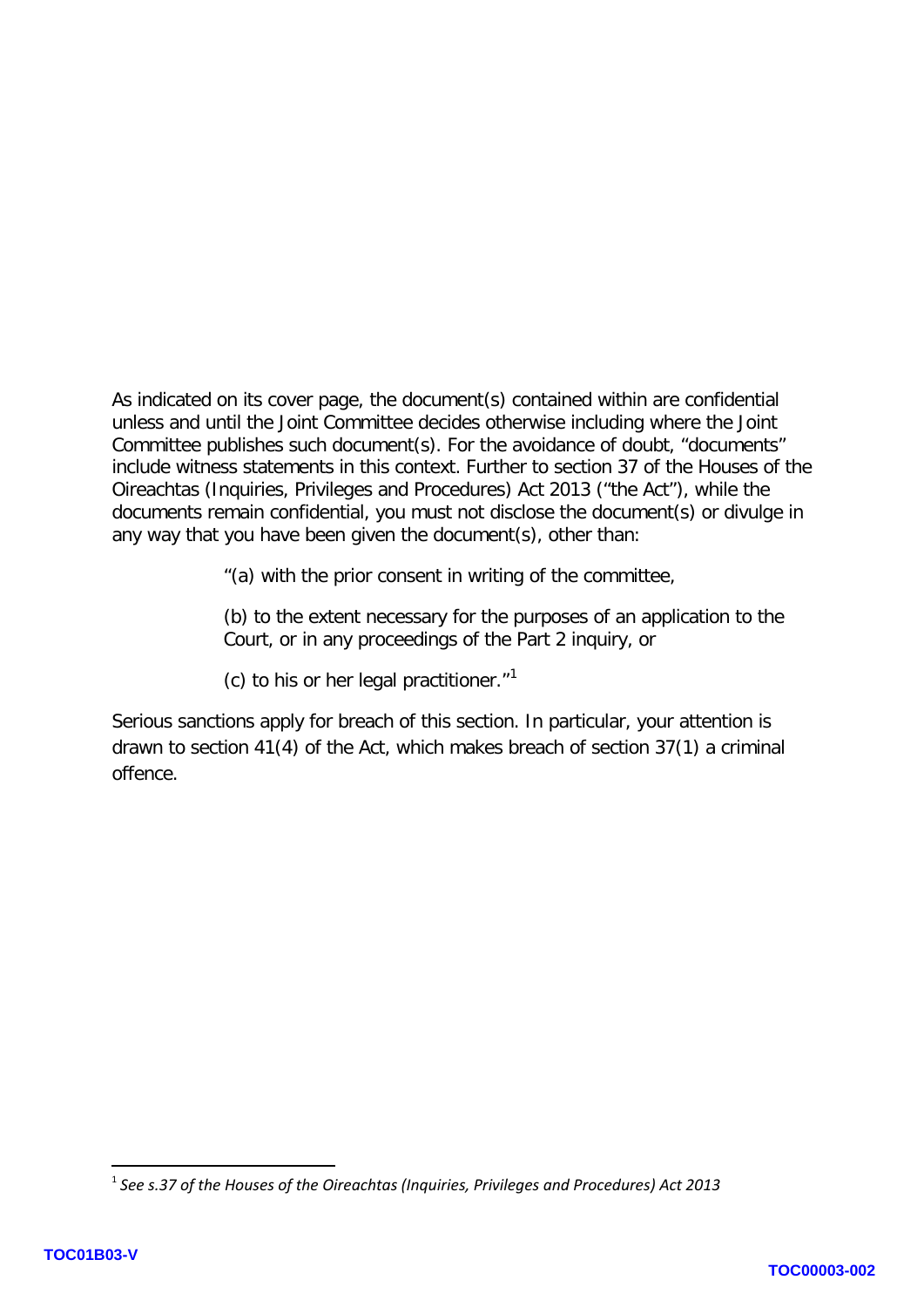## **Your Ref: TOC01 [TOC-i-05]**

## **Response to Questionnaire of 2 Oct**

**Q 1 (a)** I cannot actually recollect anyone from the CBFSAI use the term 'soft landing' at the 2004 Roundtable. I would have been surprised if it were used. The purpose of the Roundtable was to convey to the banks the Bank's views on financial stability and, in so far as banks would be forthcoming in such an open forum, to elicit their views on those issues. The implicit view of the Bank would have been that any financial stability issues were manageable, but I doubt that the explicit term ' soft landing' would have been used.

**(b)** As the above suggests, I would have been very surprised to be told that the formal presentation included the words 'soft landing'. It could conceivably have arisen in the informal discussion / exchanges with the banks after the presentation. Having said that, I would have thought that the optimal stance from the Central Bank's point of view would have been to leave an impression of 'constructive ambiguity' regarding a hard or soft landing. If the Central Bank were to point to a soft landing, it could lead to an unwarranted degree of complacency on the part of the banks in their management of their affairs.

**Q 2(a), (b):** I cannot recollect any significant conflict over the choice of special articles that were to be included in the Financial Stability Reports (FSRs). It was very clear to anyone familiar with the economic and financial scene what the key, relevant issues were, and that was the basis on which articles were chosen. To some extent, the Bank could distance itself from the views and conclusions of the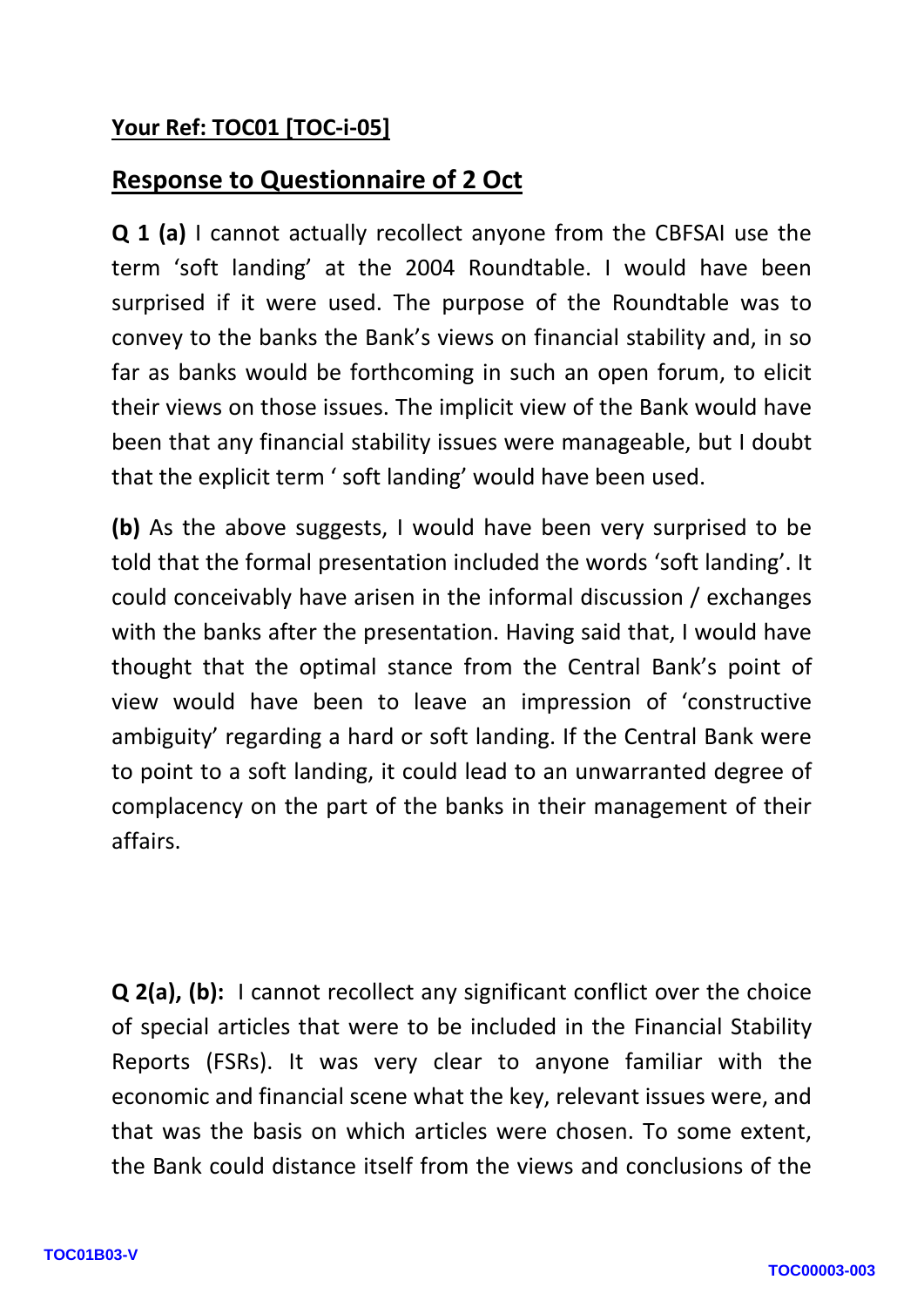articles since these were signed articles which, by convention in most central banks, did not necessarily represent the formal views of the Central Bank. As regards the content of these articles, the top three people in the Bank – Governor, Director General and Deputy Director General - did not usually concern themselves for the reason, I believe, that the analysis and conclusions would not be regarded as the formal views of the Bank. Typically, the authors of these special articles would have presented the papers at internal seminars and have received comments there. The most senior people who would have had input into these articles were myself as Head of Economics and Frank Browne as Head of Financial Stability.

**(c):** The major themes would normally have been proposed by Frank Browne, the Head of Financial Stability, to the Financial Stability Committee (FSC). As indicated, it was usually very clear as to what issues should be considered in the light of what was happening in the economy and the financial sector. I cannot recall the FSC demurring from the proposed themes to any degree, and sometimes there may have been some additional theme suggested by the FSC.

**(d):** The FSC would in practice have the final decision on the themes in the FSRs, although the CBFSAI Board could, of course, have altered those if it saw fit. I cannot recall any such intervention.

**(e):** The top three people in the Bank would have had the final say in amending the FSR before being sent to the CBFSAI Board. The most active of the three in this regard would have been Liam Barron, the Director General and Chair of the Financial Stability Committee; he also normally chaired the Roundtables with the bank.

**(f):** Frank Browne, as the Head of Financial Stability, was responsible for co-ordinating or putting together the draft FSR. In keeping with the hierarchical nature of the Bank (noted by Peter Nyberg in his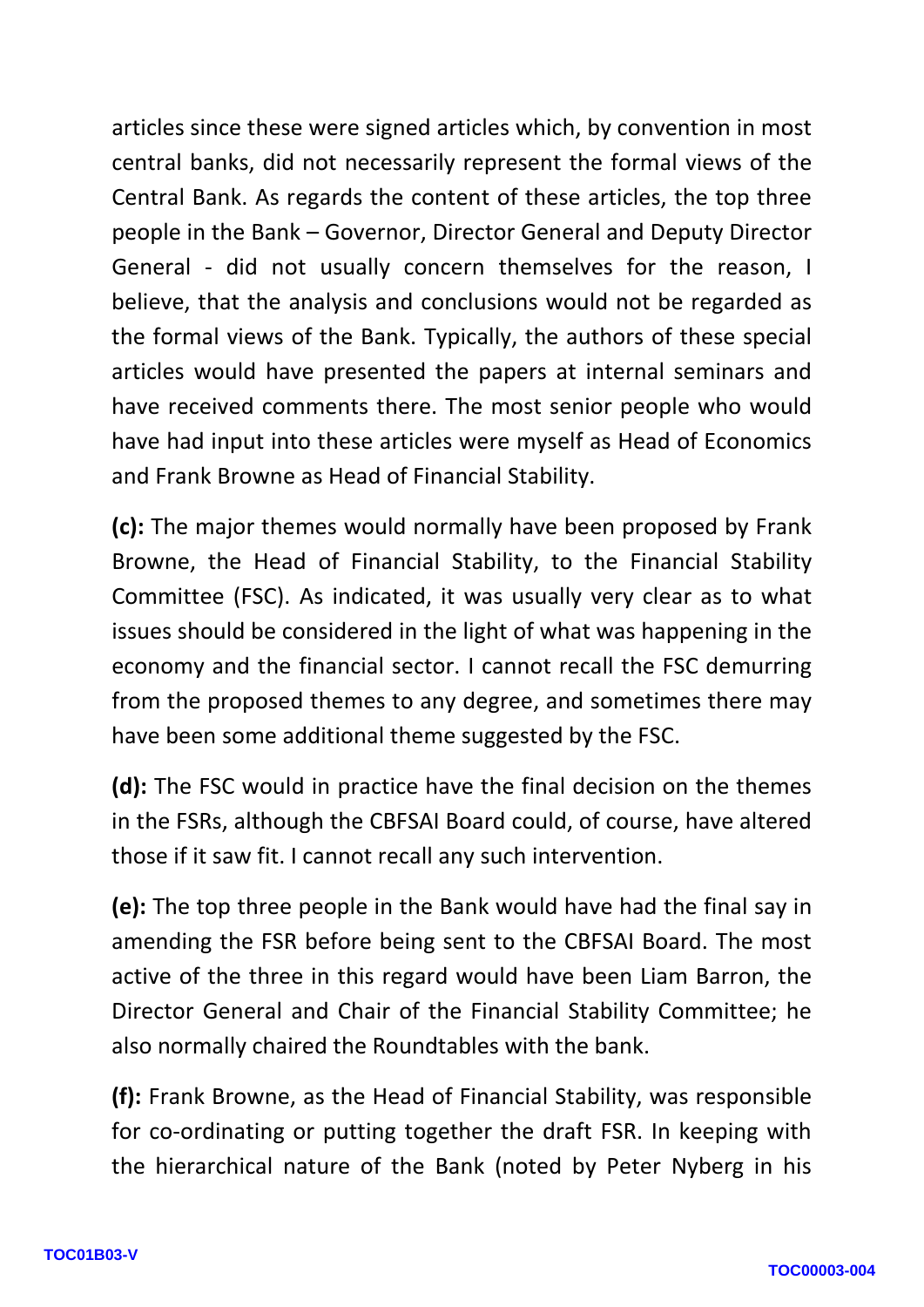report), the amendments proposed by the top three executives in the Bank would be incorporated into that draft before submitting it to the Board.

**(g):** I cannot recollect that the CBFSAI Board made changes in regard to the inclusion of articles and reviews in the FSRs. However, the Board did have a major input into setting the tone of the FSR – in the overview / editorial / the Governor's introduction. Perhaps not surprisingly, that tone tended to be reassuring, since a central bank could scarcely say that we were facing a major banking problem. However, notwithstanding that, as I said in my Opening Statement to the Banking Inquiry, the Bank and Regulatory Authority should have been working behind the scenes to curb the reckless lending of the banks. Regrettably, that did not happen until it was too late.

**(h):** My role was to contribute to the preparation of the draft FSR. As far as I recollect, I would also have suggested areas to focus on in the FSR, although these would presumably have been evident to Frank Browne and his team in any event. I would have liaised closely with Frank Browne on both the main body of the FSR and the special articles. I provided detailed comments to Frank Browne on these for the report. Formally, the final word on the FSR would have rested with the CBFSAI Board but, in practice, the final say re content and wording rested with top management, principally with Liam Barron.

**Q 3:** There were major concerns in the Economics area of the Bank with the continuing rise in property prices, and therefore there was a need to try to assess to what extent property prices were overvalued. It was decided to augment various informal methods for doing this with an econometric approach that the Mc Quinn study employed.